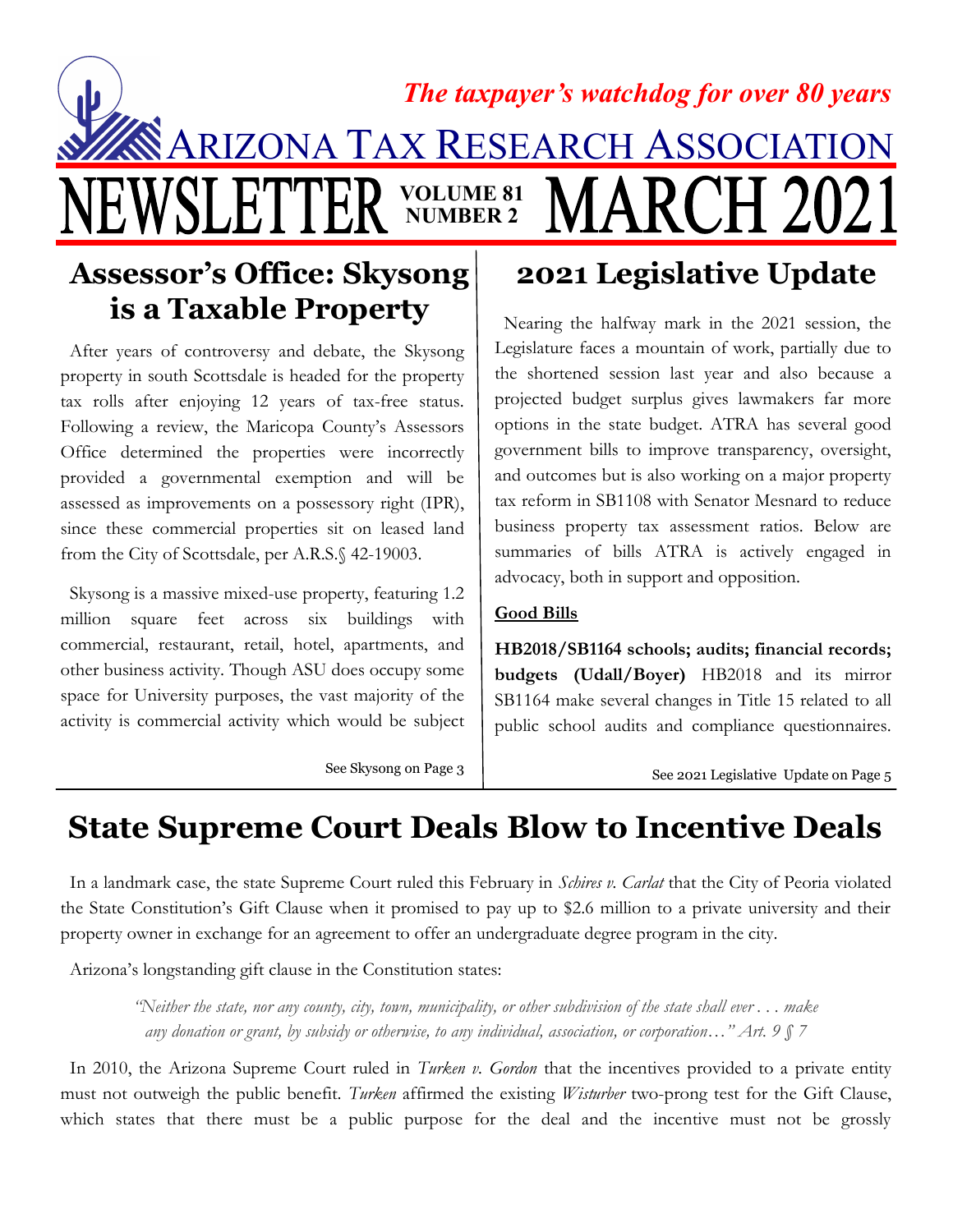disproportionate to the benefit received by the public. Turken clarified that the fair market value of the benefits bargained for must be what is considered and that "indirect" benefits from the project cannot be counted in the 'math' for the second prong of Wisturber. However, exactly what may constitute as a benefit to the public was left somewhat uncertain.

In *Schires*, the Supreme Court vacated the appellate court decision and ruled Peoria had violated the Gift Clause when it agreed to pay Huntington University (HU) and its landlord \$2.6 million in exchange for them offering educational services. The Court agreed with the City on the first prong that duly elected city officials have broad latitude to determine whether the exchange served a public purpose. The case turned on the second prong of Wisturber, whether the consideration or 'gift' was "grossly disproportionate" to what was received in return.

 ATRA filed an amicus brief with the Court Arguably the most important portion of the ruling was reestablishing *Turken* by firmly declaring that "indirect" benefits would not count towards the *Wisturber* consideration test, which the Appellate court had effectively altered by suggesting the government should have broad latitude in how they measure benefits, citing *Cheatham*. While *Schires* concurred the government has broad authority to determine the first prong of *Wisturber*, the public purpose, it does not enjoy the same latitude in determining the scope or measurement of benefits to the public. In *Schires*, the Court disapproves that interpretation of *Cheatham*, and concludes:

"…deferring to the public entity under the second prong is not "appropriate," as the inquiry is an objective one and does not involve subjective policy decisions. In deciding the sufficiency of consideration under the second prong, courts should not give deference to the public entity's assessment of value but should instead identify the fair market value of the benefit provided to the entity and then determine proportionality."  $(\ket{23})$ 

Refuting the Appellate court and limiting the *Cheatham* decision was necessary, given the obvious legal incongruity between their interpretation of *Cheatham* and Turken. The Court strengthened Turken, stating that "indirect" benefits or "anticipated economic impact" are valueless for the second prong of the *Wisturber* test.

"Neither HU nor Arrowhead signed an enforceable promise to provide the City with any particular economic impact. Likewise, neither promised to provide the City with any goods or services, such as an ownership interest in the campus building or reduced tuition for Peoria residents. They simply promised to engage in their respective private businesses (educating and leasing)." (¶16)

 The court went further by reinforcing that expected future tax revenues from the private interest cannot constitute a public benefit because they are "...independent of an economic development agreement" ([18); essentially, they are owed with or without the agreement. Like anticipated economic impact, anticipated tax revenues are speculative unless agreed upon contractually. The Court also closed the door on counting vague benefits such as "HU's obligation to participate in economic development activities," when they are so indefinite they become impossible to enforce and fairly value (¶21).

The *Schires* decision is refreshingly clear and straightforward, eliminating many of the loose strands in case law surrounding the Gift Clause. Without such clarity, the appellate court decision in Schires would have left the public

| <b>ARIZONA TAX RESEARCH ASSOCIATION</b> |                                      |
|-----------------------------------------|--------------------------------------|
|                                         |                                      |
|                                         |                                      |
|                                         |                                      |
|                                         | Sean McCarthySenior Research Analyst |
|                                         | Kathleen FarnsworthOffice Manager    |

Published by the Arizona Tax Research Association, a nonprofit organization whose purpose is to promote efficient and effective use of tax dollars through sound fiscal policies. Permission to reprint is granted to all publications giving appropriate credit to the Arizona Tax Research 1814 W. Washington Street Phoenix, Arizona 85007 (602) 253-9121 www.arizonatax.org

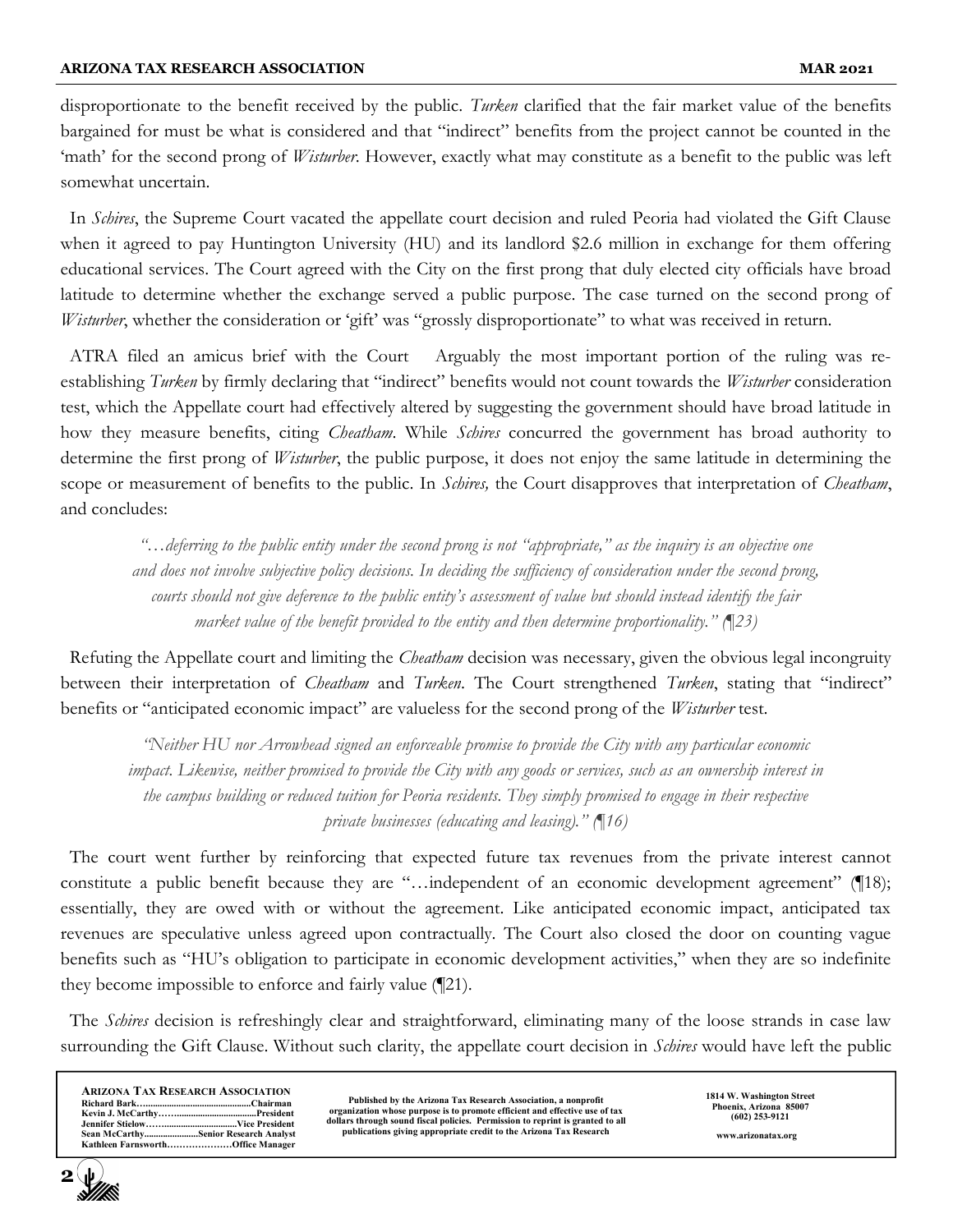with a garbled mess and a largely meaningless *Gift Clause*, considering their decision had essentially determined the consideration of the benefit can be measured in any manner that suits the government. Instead, the Arizona Supreme Court put a bow on measuring economic development activities against the Constitutional Gift Clause:

> In sum, although economic development activities can fulfill a public purpose, the public entity must receive a bargained-for benefit as part of the private party's performance, and the payment of public funds must not be grossly disproportionate to the fair market value of that benefit. Here, the City's payments to HU and Arrowhead did not satisfy Wistuber's second prong, and the City therefore violated the Gift Clause. (¶24)

Schires follows another recent Gift Clause decision in *Englehorn v. Stanton*. In June, the Superior Court ruled in favor of the plaintiffs that the City of Phoenix violated the Constitutional Gift Clause when it entered a development agreement to offer a 25-year GPLET to a developer in exchange for building an apartment tower in downtown Phoenix. Though this decision was not precedential and was not appealed by the City, it is noteworthy that the Superior Court interpreted existing case law similarly to the unanimous Supreme Court in *Schires*.

In *Englehorn*, the Court also rejected as part of the consideration test any estimated economic growth, projected sales and other tax revenue, and anything that was not contractual to the development agreement. The court also rejected the specious claim that because the city held fee title to the improvement, the city could count the value of the building as a public benefit on the city side of the ledger. The value of the property tax abatement in GPLET so upsets the balance of the *Wisturber* consideration test that the court questioned the "...vitality of the GPLET as a useful redevelopment tool…and if the payments under a future GPLET agreement must more closely approximate the amount of *ad valorem* taxes, does the GPLET have any remaining usefulness to incent redevelopment?" For more on *Englehorn*, see the ATRA July 2020 Newsletter.

 It will be most interesting to see the framework used for new development deals in Arizona following these cases. Policymakers may be forced to reconcile their interest in incentivizing development with the guidance provided by the courts in *Schires*. At a minimum, it should mean tighter development deals and smaller incentives overall. It's a significant win for taxpayers and good governance.

https://www.azcourts.gov/Portals/0/OpinionFiles/Supreme/2021/CV200027PR.pdf

-Sean McCarthy

#### **Skysong To Go on Tax Rolls,** Continued from Page 1

to property taxes regardless of whether the land underneath is publicly owned. There are many properties in the state subject to the IPR, such as resorts built on leased State land. When improvements are on government land, it only means the value of the land itself is not subject to *ad valorem* property taxes.

 The Skysong properties were developed by a capital venture run by the ASU Foundation's (ASUF) real-estate arm, a private nonprofit which supports ASU. They originally entered a 99-year lease with the City of Scottsdale for the land back in 2004. The first buildings opened in 2008. Investigative reporter Mark Flatten first discovered the property was enjoying tax exempt status back in 2010 in a report published by the Goldwater Institute. No one could fully explain the tax exempt status and the ASUF claimed they had not asked for the exemption. Lawmakers at the State Capitol have crowed over the tax treatment for years.

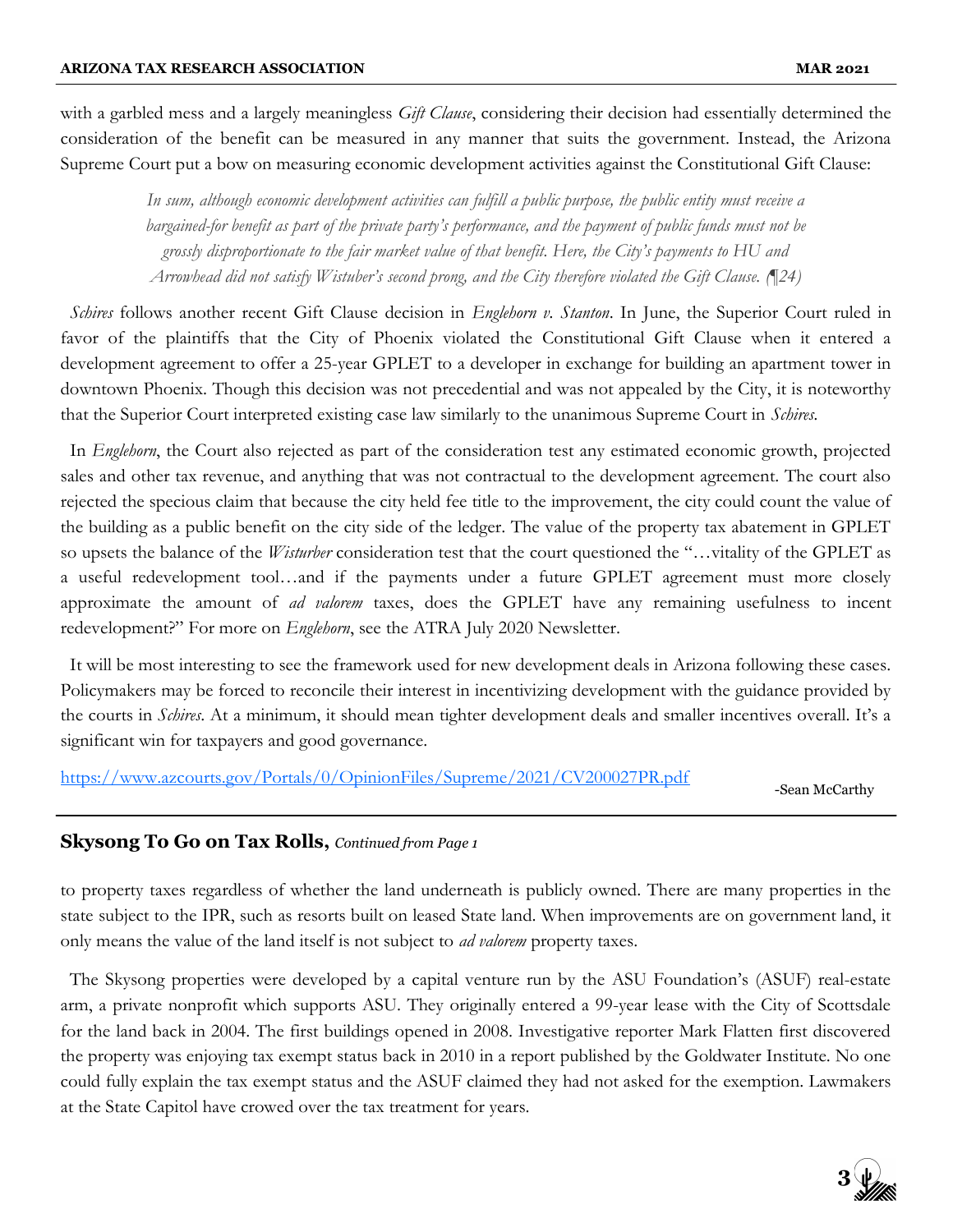Based on correspondence with the City of Scottsdale in 2015, it's clear that its taxability status came into question following the Flatten investigation because ASUF argued in a response letter to the City that GPLET did not apply to them because GPLET only applies if a city, county, or stadium district owns both the land *and* the improvements. That much certainly seems accurate. At Skysong, the City has leased the land to a private nonprofit. Prior to the most recent interpretation, Skysong appears to have enjoyed governmental status because the owner supports a governmental entity, a highly dubious connection.

 The Maricopa County Assessor was aided in the decision by a recent Appellate Court decision out of Yavapai County. In Sky Ranch, the Court concluded a lodge which resides on a long-term lease of county land was subject to the IPR because the private entity maintained the typical rights of ownership of the buildings. Essentially, the public land does not create an impenetrable barrier for the Assessor to "reach through" in order to tax the improvement—this lodge is a taxable entity like any other business and subject to the IPR. The Court pointed out several features which demonstrated ownership interest: Sky Ranch offered its improvements as collateral under a loan agreement, was able to convey the property as it desired, and was required to secure insurance for its interest in the property.

In addition to  $Sky$  Ranch, there is longstanding Arizona case law on property tax exemptions which inform the analysis. Arizona property tax law is bound in the Arizona Constitution. It directs that all property be subject to tax "…uniform upon the same class of property" unless exempt (Art. 9, Section 1). Exemptions to the property tax are authorized in the Constitution. The Arizona Supreme Court established in 1932 that "…laws exempting property from taxation are to be construed strictly. The presumption is against the exemption, and every ambiguity in the statute will be construed against it." Conrad v. County of Maricopa, 12 P.2d 613 (Ariz. 1932). In Conrad, the Court denied the tax exemption for the Arizona Free Masons because though they are a charitable nonprofit organization, the Masonic Lodge in question was not used as a charitable institution.

Conrad affirmed that tax exemption is not met alone with an ownership test, but the property's functional use being compliant with a constitutional exemption. *Conrad* provides the legal foundation for several precedential opinions on property tax exemptions.

In Lois Grunow Memorial Clinic (1932) the Arizona Supreme Court denied tax exemption because while there was some charitable and educational use, the property was not *predominantly used* for these purposes. The court's definition of "educational institution" and requirement of "devoted to educational uses" is the established case law in this area. This same exemption was applied in a similar fact situation in *Tucson Junior League* (1979).

 There are a few Arizona property tax cases which cloud the debate, typically surrounding private entities who were allowed to build an improvement on airport property which in turn serves a transit related function (Cutter Aviation 1997, Airport Properties 1999, Novasic 1970). Though built by private entities for their use, these properties have enjoyed tax exempt status because in addition to their titles being held by the public entity, the leasehold interest cannot be conveyed to other entities and are effectively property of the airport. Judges drew a clear line between these cases and Sky Ranch, citing several differences. The primary difference is those airport properties do not enjoy the typical benefits of property ownership and more accurately are lessees to government property.

 How it came to pass that Skysong received a 12-year tax abatement is a mystery. It's rather clear that Skysong is not government property, is not providing a government function, and ought to be taxed in line with state law and

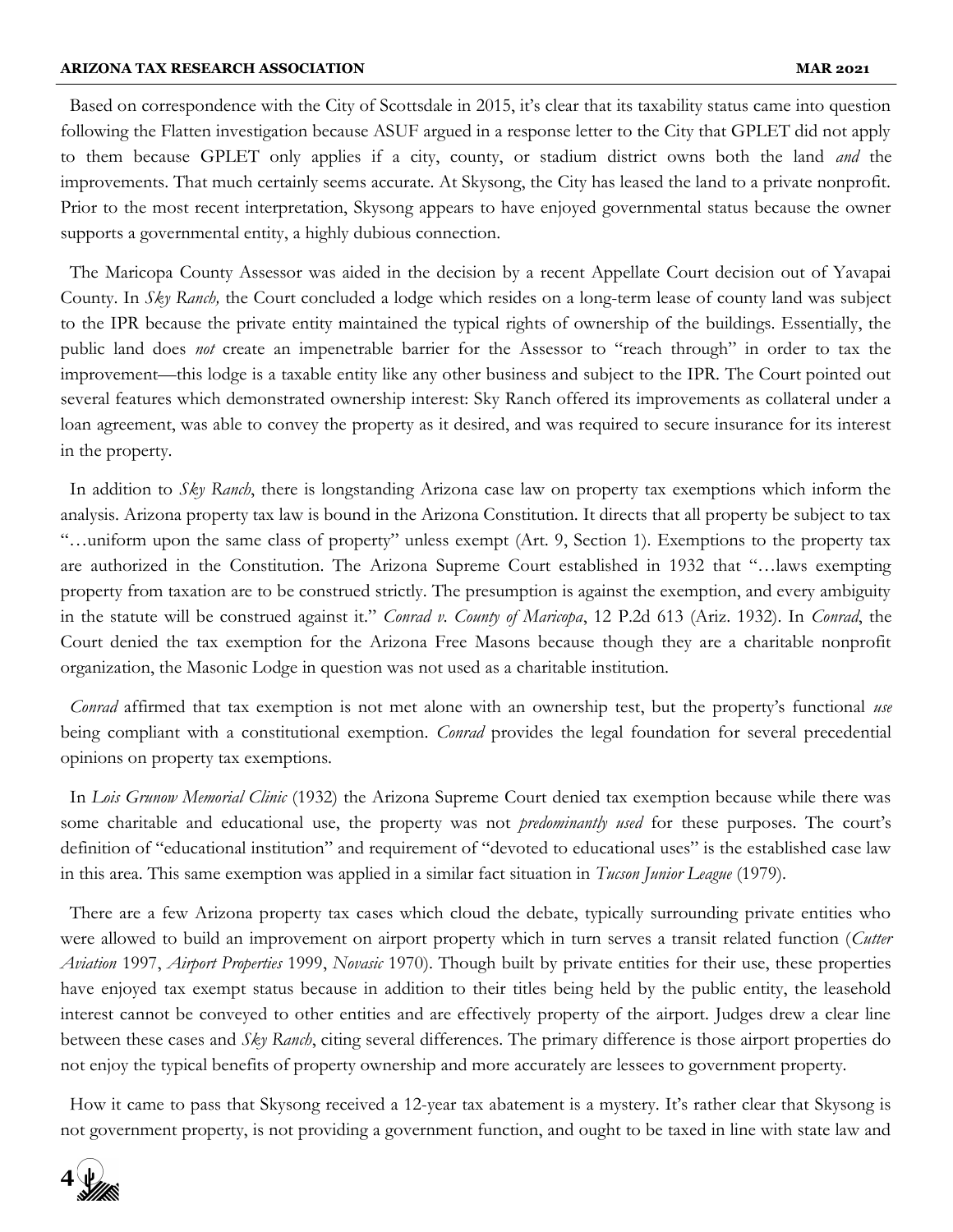judicial precedent. There certainly is no explicit or implied property tax exemption for an owner which donates profits from lease proceeds to a nonprofit education entity. If that were the case, there would be many more attempts to access this tax treatment or something similar to it. Kudos to the Maricopa County Assessor's Office for correcting the situation and reestablishing fairness in the property tax. Taxation is a burden for all property owners and efforts to skirt the system results in tax increases on everyone else and undermine the public's confidence in government.

-Sean McCarthy

#### **2021 Legislative Update, Continued from Page 1**

The bill was originally proposed in 2020 but did not pass due to the short session. There are four major changes: 1) It improves compliance questionnaire transparency. The bill requires all school districts and charters (LEAs) provide their annual compliance questionnaire to the Department of Education (ADE) who will make them publicly available on their website. These questionnaires ensure compliance with state laws related to the uniform system of financial records (USFR). 2) The bill improves board awareness by requiring elected or appointed school board members accept all audits and compliance questionnaires by roll call vote, which also provides the public the opportunity to see and comment on these reports. 3) It improves awareness for the State Board of Education (SBE). The bill requires the Auditor General provide the same details it provides ADE to the SBE related to financial noncompliance so they can make decisions with full context. Finally, the bill no longer requires school districts file their budgets with the county school superintendent, which is a historical requirement that is no longer necessary. Budgets are electronically passed to ADE for acceptance, where counties can easily access them. Chapter 7

HB2112 truth in taxation; press releases (Bolick) State and local governments are required to adhere to truth in taxation (TNT) laws when proposing to increase property taxes. Those requirements include publishing the TNT notice in a newspaper of general circulation and issuing a press release to notify taxpayers of the pending tax increase. HB2112 is an effort to elevate transparency in the TNT process by requiring the press release include the name of the newspaper and dates in which the TNT notice will be published and to post the press release on the entity's website. Furthermore, the TNT notice must be included in the proposed and final adopted budgets. HB2112 passed the House and Senate Finance by a unanimous vote.

HB2114/SB1350 income tax; returns; filing extension (Bolick/Leach) HB2114 and its mirror SB1350 adds one month to the due date for extended corporate income tax state filings, meaning they will be due seven months after the original due date instead of six. This would give corporate filers one month to finish state tax filings after their federal return is due. This change reduces the burdensome task of completing a federal filing at the same time as determining apportionment to states along with completing those filings. Each bill has passed their respective chamber and await action in the other.

HB2321 DOR; administrative rulings; procedures (Toma) HB2321 is the same as last year's effort under HB2681 that codifies the Arizona Department of Revenue's (DOR) current policy of allowing public comment on draft rulings and procedures that provide tax guidance. Specifically, prior to adopting a final tax ruling or procedure, DOR must allow for and accept public comments and may amend the draft based on those comments. If DOR chooses not to incorporate public comments in the draft document, DOR must provide an explanation for that decision, which becomes part of the public record. A draft becomes final within 30 days following the

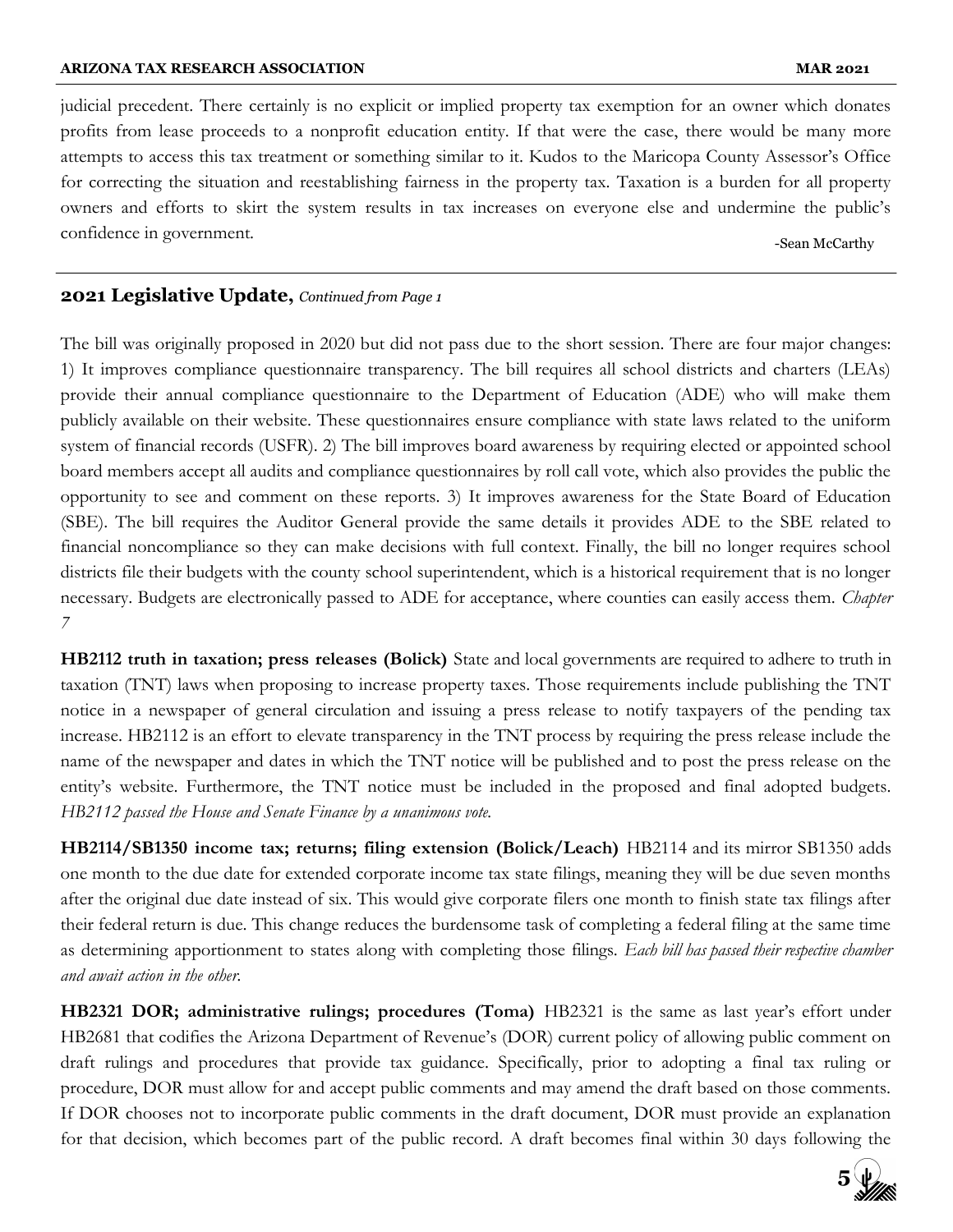public comment period unless withdrawn by DOR. The new section of law also includes an agency deference provision that states the courts must decide all questions of law without deference to any determination made by DOR.

 Also under current law, taxpayers may request guidance from DOR based on a specific set of facts that is unique to that taxpayer. HB2321 improves that process by requiring DOR to meet with the requestor of the Private Taxpayer Ruling (PTR) within 30 days of submitting the request in order to discuss the facts and circumstances pertaining to the PTR request unless waived by the requestor. Prior to issuing the final ruling, DOR must meet with the PTR requestor if requested in order to discuss the contents of the draft PTR. DOR has 90 days, rather than 45 days, to issue the letter ruling unless both the DOR and requestor agree to delay the ruling. DOR has the option to decline issuing a ruling, and if so, DOR must issue appropriate written assistance or advice that explains the reason DOR declined to issue the ruling and instead, must provide a general discussion of relevant tax principles or applications that apply to the taxpayer's situation. HB2321 awaits Senate Appropriations.

HB2391 county property tax information; worksheet (Kaiser) HB2391 requires all counties publish their annual property tax rates and levies on a standard worksheet (such as Excel or Google Sheets) developed by ADOR and make it available on their website. Presently, each county publishes it differently with varying levels of fidelity. By publishing on a worksheet, the information will allow the public to turn it into more useful data. Publishing on their website will improve transparency and information sharing. HB2391 passed the House unanimously and awaits Senate Rules.

HB2442 county treasurers; reports; posting; website (Nutt) Under current statute, county treasurers are required to submit monthly and annual financial reports to the county board of supervisors. These reports include the amount of monies received, the sources from which the monies were derived, and the amount of payments or disbursements made, and any amounts remaining on hand. HB2442 requires the county treasurers to post these reports on the treasurer's website within five days after the reports are submitted to the Board of Supervisors. HB2442 passed the House and Senate Finance by a unanimous vote.

HB2555 SFB; department of administration (Udall) HB2555 places the School Facilities Board (SFB) in the Department of Administration as the Division of School Facilities. The oversight board sets policies and procedures and manages the new school construction approvals while the division itself will manage the Building Renewal Grant (BRG) program. The oversight board is reduced from nine to seven members and calls for two members who have construction experience but whose business does not include education. SFB is allowed to use BRG funds to procure assessments before a grant is awarded. SFB will brief the Joint Committee on Capital Review (JCCR) once per year on the use of all funds and activity. HB2555 passed the House and awaits action in the Senate.

SB1074 local governments; audits; public meeting (Livingston) The local governments of counties, community colleges, cities and towns are required to have their annual expenditures audited and filed with the Office of the Auditor General within nine months following the close of the fiscal year. The audits provide accountability by ensuring taxpayer dollars are being spent according to law. Many times, however, the audits will reflect misspending of public funds that resulted from flawed government policies and lack of oversight. Although these audits must be posted on each entity's website, there currently is no requirement that the audits be presented to the governing boards in a public meeting. Local governing boards need to be made aware of any flawed policies

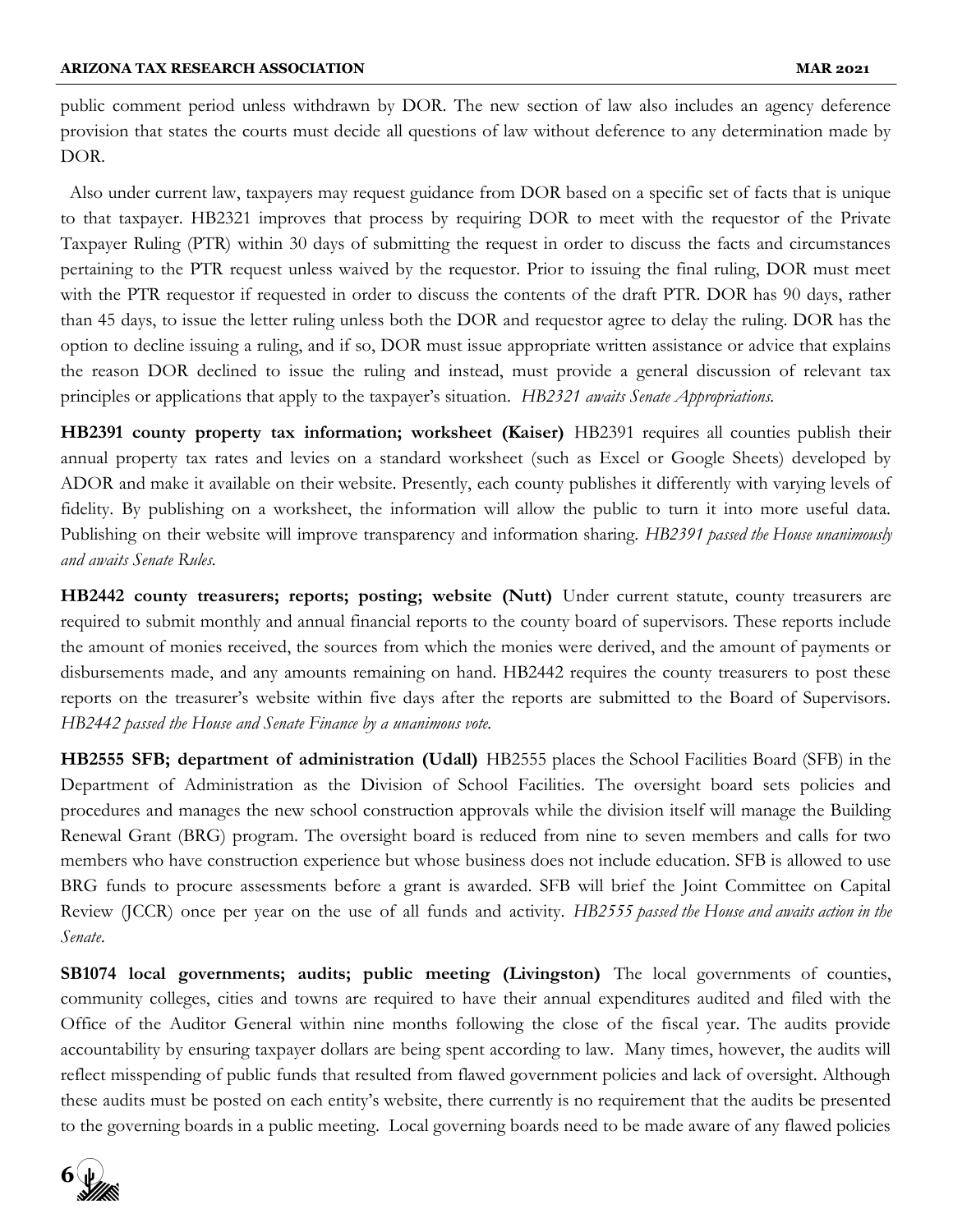or procedures that have or may lead to the misuse of public funds. SB1074 requires the auditor who conducted the audit to present the findings to the governing boards in a public meeting so that adjustments to policies can be made to immediately correct and prevent the future misuse of public funds. SB1074 awaits a hearing in House Government & Elections.

**SB1108 tax omnibus (Mesnard)** A tax package originally proposed in 2020 reemerged in 2021, which makes several changes in both income and property taxes, among other areas. The primary thrust of the bill is a reduction in the business class assessment ratio, from 18% of value to 17% over two years beginning in tax year 2022. Assessment ratios are how state law shifts property tax burden between classes based on property usage, with business property shouldering the largest shift. With 21% of all statewide property value, businesses pay roughly 35% of all property taxes. To offset tax shifts to other classifications, the bill reduces the state equalization tax rate by roughly 14 cents at a cost of \$62 million. The bill increases the maximum property tax rate cap for Fire Districts from \$3.25 to \$3.50 per hundred, because many of them are presently rate capped.

 In addition, the bill proposes to increase the child/dependent credit by 20% from \$100/\$25 to \$120/\$30 and increase the capital gains subtraction to 50% (instead of 25%) for all assets acquired after December 31, 2019. On the corporate side, Arizona would conform to the federal change to allow bonus depreciation from 50% to 100%, creating some one-time costs as depreciation is pulled forward. Finally, the bill increases taxes on alternative fuel and electric fuel vehicles in an attempt to bring parity to the lack of gas taxes paid by these drivers. SB1108 passed the Senate and awaits action in the House.

**SB1449 schools; state aid; adjustment (Kerr)** SB1449 adds tax settlements to the statute which allows property tax judgements to initiate a recalculation of state aid for school districts. When a taxpayer successfully appeals their property value after taxes are owed, they are due money from the impacted jurisdictions. Because the state expects property taxpayers to pay a qualifying tax rate to their school district, this means the state should have paid more in state aid to the school, because the valuation was previously set too high. If not corrected, this amount is otherwise paid as additional future taxes in the district. In rare cases where the valuation change creates a considerable tax impact, usually for a large taxpayer in a low-valuation area, the existing law protects local taxpayers by requiring state aid to be recalculated. SB1449 simply expands this law from only cases adjudicated in tax court to settlements that occur at the Board of Equalization or with the Department of Revenue. SB1449 unanimously passed the House and awaits action in the House.

**SB1659 fire district annual budget; summary (Leach)** Fire districts are required to prepare an annual budget containing the estimated revenues and expenditures for the ensuing fiscal year. Unlike other local governments, however, fire districts are not required to present their budgets on forms prescribed by the Auditor General's office (OAG). Consequently, the budgets adopted by the nearly 150 fire districts lack detail and consistency. Also like other local governments, fire districts are required to post their budgets to their websites within seven days of adoption. If a fire district doesn't have a website, the district may request its budget be posted on a website of an association of fire districts. Since this provision is permissive, there are many fire districts that don't adhere to the website posting requirement. Finally, although fire districts are required to have an annual audit or financial review performed, there is currently no requirement that the audits be posted to the entity's website.

 ATRA worked with the Arizona Fire District Association (AFDA) on SB1659 to expand the proposed revenue and expense information fire districts must include in their budgets and that district budgets be prepared on forms

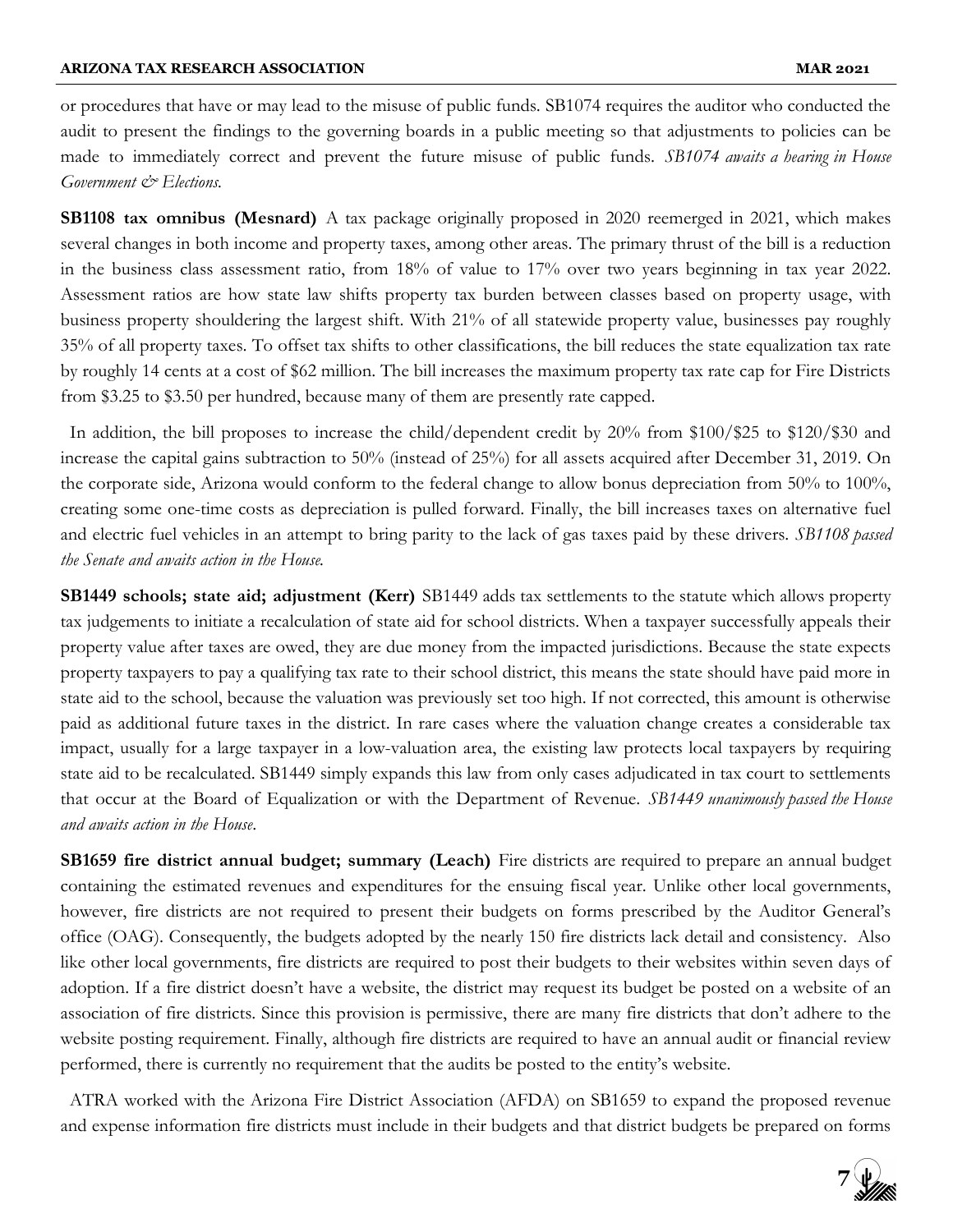prescribed by the OAG. Furthermore, fire districts must have their budgets posted on a fire district association's website if they do not have a website of their own. Lastly, the audits performed on fire district operations are subject to the same web posting requirements as the annual budgets. SB1659 passed the Senate and awaits a hearing in House Ways and Means.

#### Bad Bills

HB2161/SB1101 tourism marketing authority (Kaiser/Pace) SB1101 and its mirror bill HB2161 would allow for the creation of tourism marketing authorities (TMAs). A TMA is formed when one or more municipalities or one or more municipalities and a county other than Maricopa is presented a petition signed by two-thirds of hotel operators within the proposed TMA. The nonprofit tourism promotion organization associated with the municipality becomes the governing body of the TMA and adds one elected official to the board. A variable tax rate of up to \$5 per room night may be placed on all lodging operators within the district and any amount may be charged using a tier system based on average daily room rates. ATRA's primary opposition to the TMA is the governance structure, whereby a nonprofit is granted governmental status and the authority to tax. SB1101 awaits Senate COW and HB2161 failed in a vote on the House floor.

SB1309 property classification; gasoline manufacturing equipment (Shope) SB1309 changes the property tax classification for a company that produces zero-sulfur gasoline from natural gas from class 1 property to class 6 property. It would provide a gasoline manufacturer with a 5% assessment ratio compared to the 18% assessment ratio applied to most other business taxpayers. This results in a 72% reduction in property tax liability. The bill was intended as an incentive package for Nacero, a Houston based gasoline company, who plans to operate in Mohave County. In addition to the favorable class 6 designation, SB1309 also provides additional tax relief by extending Arizona's accelerated depreciation for personal property to this type of gasoline manufacturer. ATRA continues to support policies that provide for equitable treatment among property taxpayers and will oppose efforts that undermine that important policy principle. SB1309 was held in Senate Finance.

HB2802 ambulance services; service areas (Burges) Under current statute, the Director of the Department of Health Services (DHS) regulates operating and response times of ambulance service providers, and as such, must adopt rules that include uniform standards for response times within certificates of necessity (CON) based on a number of considerations. HB2802 would have set a new precedent by allowing the DHS Director to award a CON to a city, town or fire district without having to undergo the same rigorous review from an administrative law judge that private ambulance providers must endure. This new provision would have provided an unfair advantage to the costly enterprises of fire districts over the more cost-efficient private ambulance providers. Furthermore, HB2802 would have allowed the Director to determine a separate set of response times for cities, towns and fire districts. HB2802 was held following discussion in the House Health Committee.

HB2834 economic development; project certification (Dunn) HB2834 would allow economic development improvement programs to be established in unincorporated areas of counties and municipalities with specific capital investments and employment. Each county and city would get a limited number of annual awards of class six property based on their size to use as incentives. Qualified property would be classified under class six, which is assessed at 5% until the ownership of the property changes hands, unless the new owner reapplies. ATRA opposed the bill in the House Commerce Committee due to the constitutional concerns with providing tax breaks to similarly situated property in which the only distinguishing factor is the amount and location of the capital